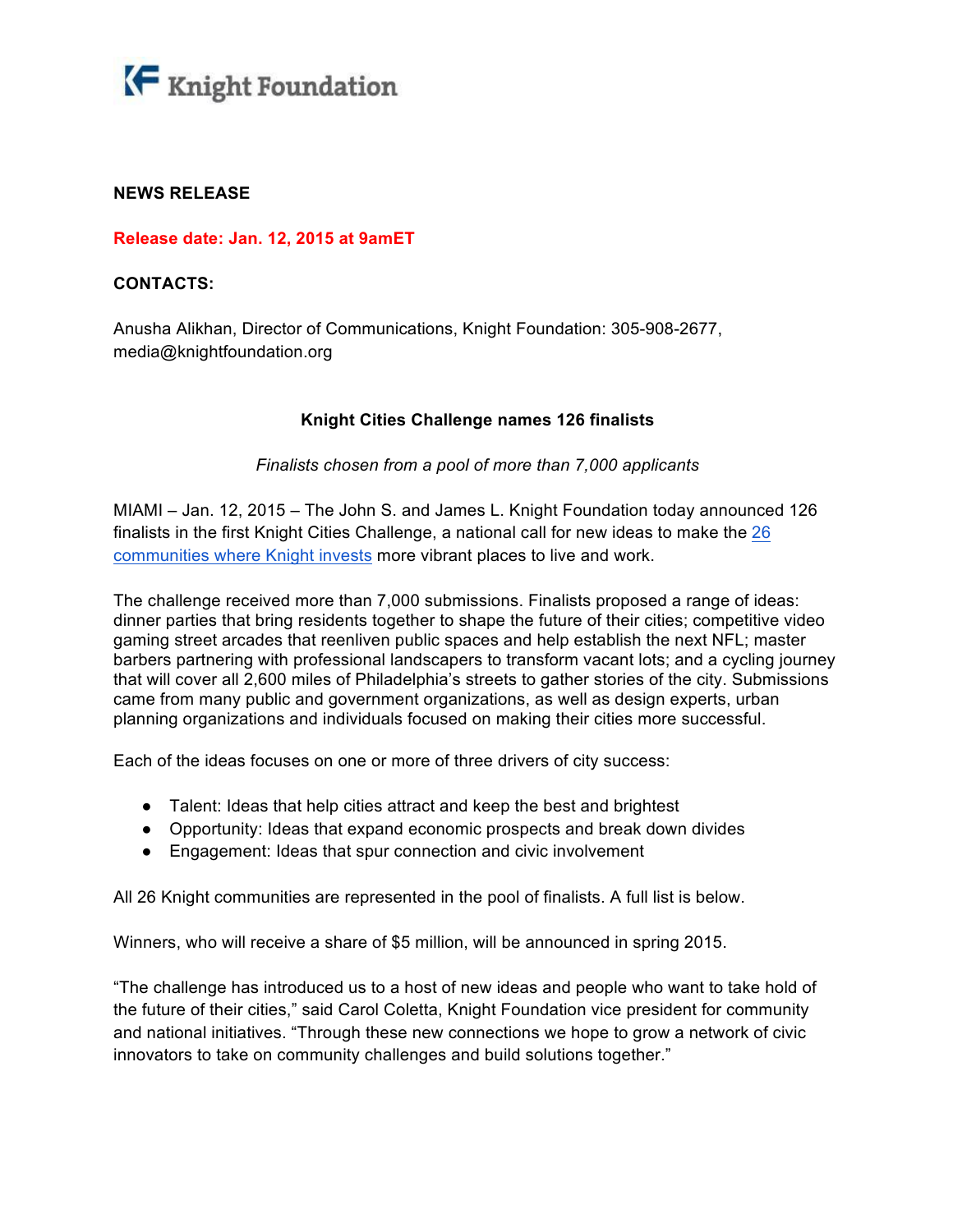

Open to innovators of all types, the Knight Cities Challenge asked applicants to answer the question: What's your best idea to make cities more successful?

Applicants have to follow only two rules: 1) A submission may come from anywhere, but the project must benefit one or more of 26 Knight communities. 2) The idea should focus on one or all of three key drivers of city success—talent, opportunity and engagement, as outlined above.

The challenge is part of a three-year, \$15 million commitment that Knight Foundation announced in the fall of 2014.

For more information, visit KnightCities.org.

# **Knight Cities Challenge Finalists 2015**

# **Aberdeen, S.D.**

**Aberdeen SD Welcome and Relocation Center** by Aberdeen Area Chamber of Commerce (Submitted by Gail Ochs): Strengthening newcomers' attachment to Aberdeen by creating a new welcome and relocation center.

#### **Akron, Ohio**

**Akron League of Creative Interventionists Headquarters** by the League of Creative Interventionists (Submitted by David Swirsky): Establishing a space for the creative community to hold meetings, workshops and programs, and brainstorm interventions designed to break down barriers between diverse populations.

**Better Block International Hostel and AirBnB** by Team Better Block (Submitted by Jason Roberts): Strengthening the city's sense of place by turning a vacant property into a cultural hub and hostel centered on a specific immigrant population.

**Chickadee Society** (Submitted by Chris Horne): Fostering a love for Akron through a subscription service that delivers Rubber City goods and opportunities to enjoy area attractions and events.

**Downtown Babysitters** (Submitted by Kurtiss Hare): Creating a new urban babysitting service in Akron to serve the needs of young talent and encourage more activity in Akron's downtown core.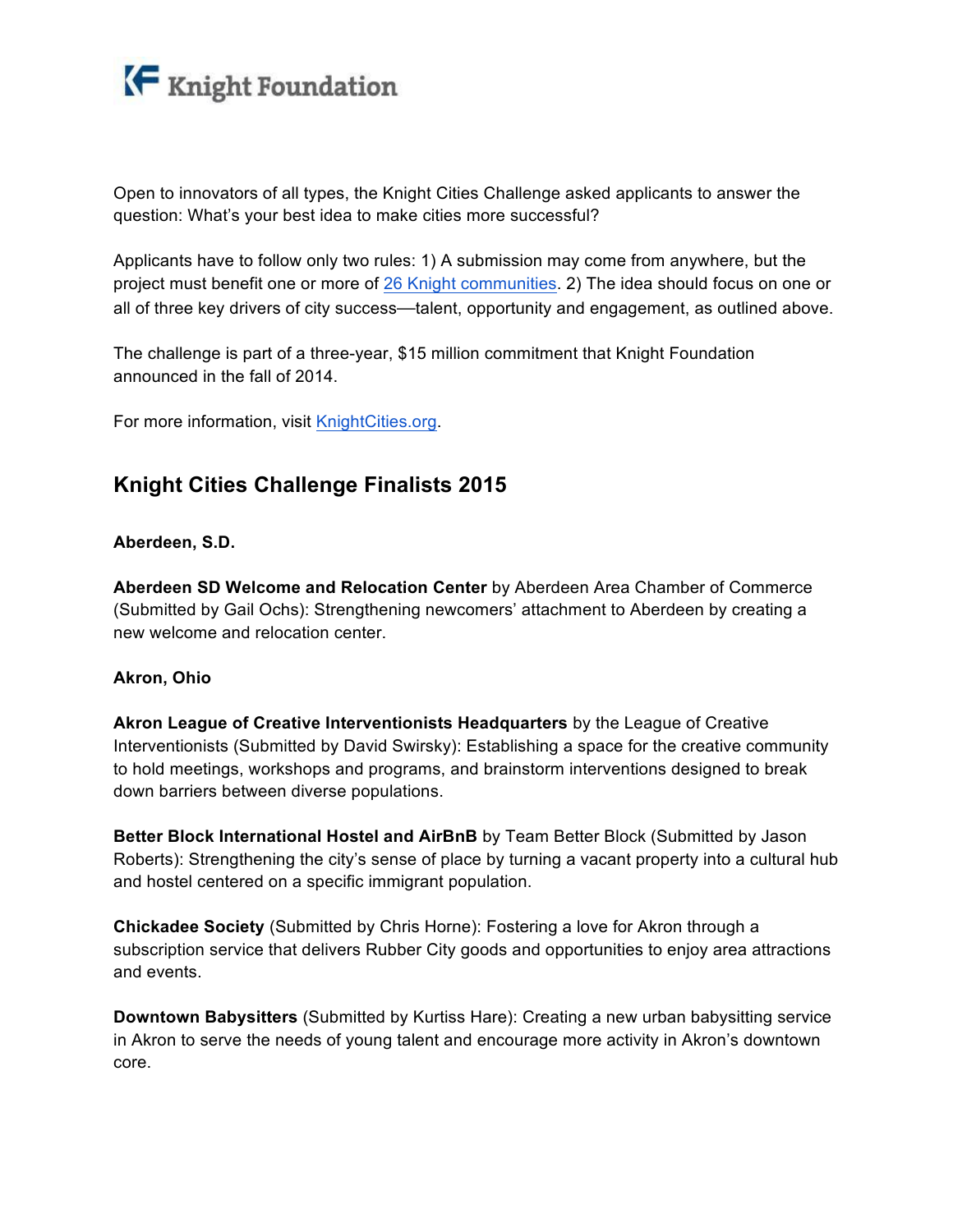

**Emerging City Leaders** by Benwood Foundation (Submitted by Lori Quillen): Cultivating the next generation of civic leadership through cross-sector exchange between young leaders in Akron and Chattanooga, Tenn.

**Flashbulb by** Bettie Street Block Watch and the University of Akron (Submitted by Carolyn Behrman): Taking the energy of Akron's PorchRokr festival to diverse neighborhoods by creating a mobile entertainment vehicle to travel around the city hosting festive gatherings where people transform vacant lots into flower gardens.

**Weekend Student Popup Space** by Kent State University and the University of Akron (Submitted by Kate Harmon): Creating a student-run pop-up space that will serve as a meeting spot for the community, spark collaboration and help launch young entrepreneurs.

## **Biloxi, Miss.**

**Made in Biloxi** by Gulf Coast Community Design Studio (Submitted by David Perkes): Fostering the local creative community by inviting artists, designers and other inventors to the city to experiment with a vacant lot.

#### **Boulder, Colo.**

**Food Truck for the Brain and Hands** by City of Boulder, Library & Arts in conjunction with Neighborhood Services Task Force (Submitted by David Farnan): Strengthening neighborhoods by deploying an ever-morphing mobile lab to host neighborhood dialogue and develop collaborative solutions to urban challenges.

#### **Bradenton, Fla.**

**ReuseReCONNECT** by Realize Bradenton (Submitted by Morgan Bettes): Experimenting with different uses of outdoor and vacant spaces to create vibrant community hubs.

# **Charlotte, N.C.**

**21st Century Office Access in Charlotte and Beyond** by Charlotte Center City Partners (Submitted by Allison Billings): Opening up underused office space in the city to startups and small-scale entrepreneurs through an online platform and creating a model for a business space cooperative that would give companies the flexibility to expand to untested markets or to grow or shrink their workforce according to demand.

**Art on the Asphalt** (Submitted by Francene Greene): Redesigning bike lanes as blank canvases for local artists to create visuals that depict Charlotte life, history and diverse culture.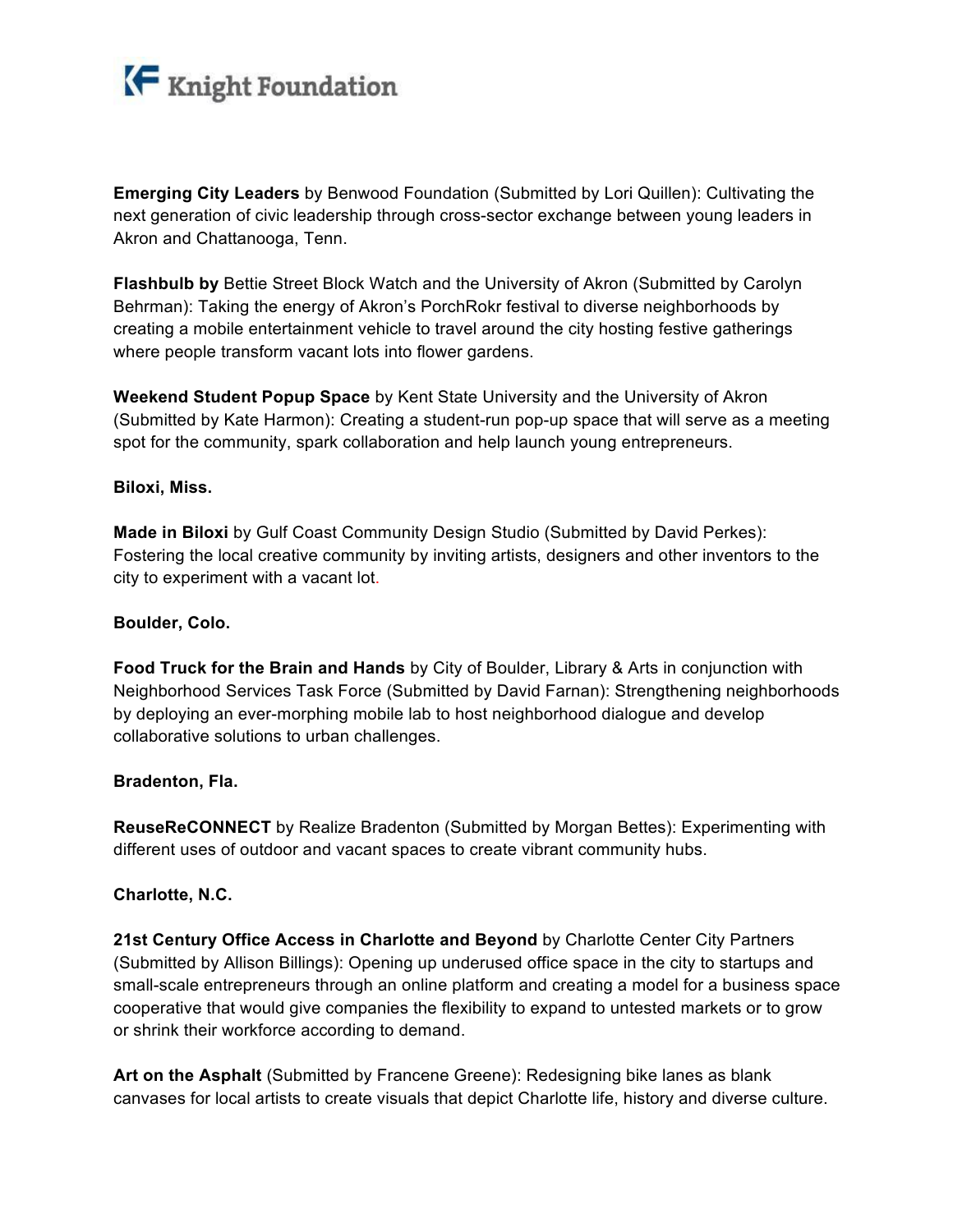

**Connect.Occupy.Transform** by LandDesign (Submitted by Kate Pearce): Connecting creative entrepreneurs with the owners of underused space in Charlotte's urban core to revitalize the North End neighborhood and create a model for redevelopment that could be applied across the city and in other metropolitan areas.

**CrownTown Fest** by Charlotte Area Transit System, City of Charlotte (Submitted by Jason Lawrence): Weaving together the diverse fabric of neighborhoods, business centers and hidden gems by creating a citywide festival that would use bike-share programs, transit and walking to encourage people to move between venues.

**Neighborhood Mash-Up** (Submitted by Michael Solender): Uniting residents by pairing different neighborhoods across the city to come together on two consecutive Saturdays to host simultaneous block parties that highlight businesses, houses of worship, parks, schools and other resources.

**No Barriers Project** by City of Charlotte (Submitted by Sarah Hazel): Identifying the physical barriers that separate different neighborhoods and engaging diverse groups to work together on lessening the impact of those divisions with tools such as gardens and public art.

**"Porch" Swings in Public Places** by City of Charlotte (Submitted by Tom Warshauer): Installing porch swings at bus stops and in other public spaces to encourage community interaction and use of public spaces.

**Take Ten Initiative** by Charlotte-Mecklenburg Storm Water Services, City of Charlotte (Submitted by Alyssa Dodd): Bringing people together by challenging municipal workers to take 10 minutes every week to connect with a new city resident and ask for their feedback.

# **Columbia, S.C.**

**Adaptive Reuse Art Studio/Greenway Connection** by City of Columbia (Submitted by Lucinda Statler): Revitalizing a historic district by turning a vacant steam plant into a home for the city's award-winning art program and an adjacent tunnel into a part of the local greenway.

#### **Columbus, Ga.**

**Death of the Bench** (Submitted by Brian Phelps): Replacing fixed benches in public spaces with mobile tables and chairs that can be arranged in multiple configurations and monitored by sensors in real time to improve community engagement.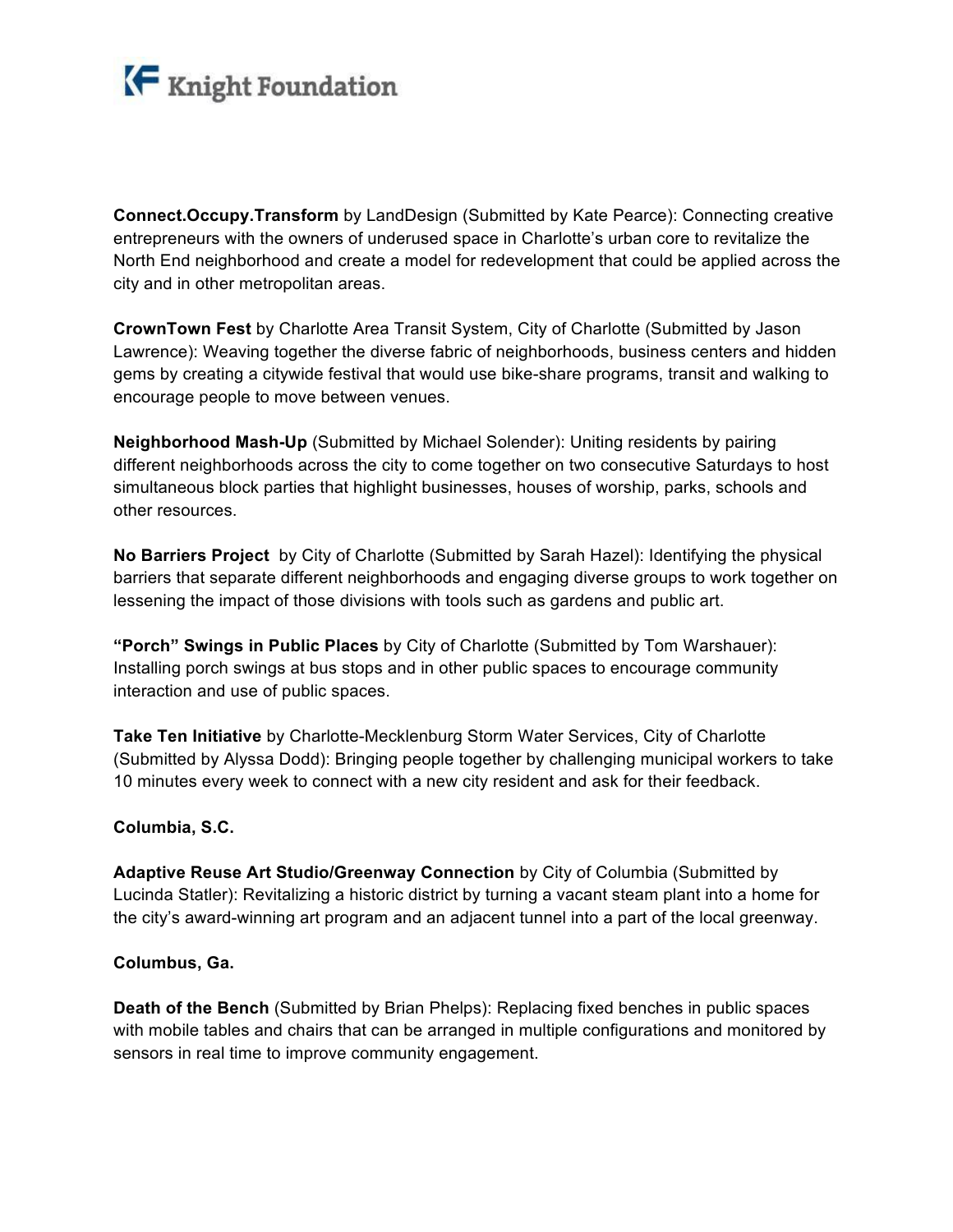

**Minimum Grid: Maximum Impact** by MidTown Inc. (Submitted by Anne King): Establishing a grid of bicycle and pedestrian lanes to connect the entertainment and business district of Uptown with the 24 diverse neighborhoods of MidTown.

**Property Development Using Community Gardens** by River Valley Regional Commission (Submitted by Jim Livingston): Adapting vacant lots into community gardens and using the gardens as a springboard to develop the real estate management skills of local residents.

## **Detroit**

**Beautify Our Block** by ARISE Detroit! (Submitted by Luther Keith): Creating a jobs-focused, sustainable rapid response team to fight blight and clean up neighborhoods to improve the quality of life in the city.

**The Boggs School Community Dreamscape** by the Boggs Educational Center (Submitted by Shoshanna Utchenik): Repurposing the outdoor space of the Boggs school into a "dreamscape" where people can meet, learn from nature, explore art installations and recharge.

**Border Talks** (Submitted by Graig Donnelly): Creating a physical space to foster engagement between diverse residents of Detroit and its neighbor Grosse Pointe Park, who are separated by barricades and closed streets.

**Brand Camp Pop-Up: School Branding Businesses in Detroit Neighborhoods** by Brand Camp University (Submitted by Hajj Flemings): Assisting startups and entrepreneurs in underserved neighborhoods with branding their companies and ideas through a multi-day training and mentoring program that helps them tell their stories and establish a digital presence.

**Brick + Beam Detroit: Let's Get Rehabbing!** by Michigan Historic Preservation Network (Submitted by Emilie Evans): Rehabilitating Detroit architecture by providing training, social events and forums for people across skill levels to work together to improve their city.

**Bus Riders Need to Be Engaged Too** (Submitted by Jacob Rayford Jr.): Engaging the city's bus riders by providing information agents on public transit who can answer questions about the city and relay concerns.

**The Buzz** by Detroit Future City (Submitted by Erin Kelly): Pairing barbers with landscape contractors to transform overgrown vacant lots through facilitated design workshops that teach mowing and pattern-making techniques.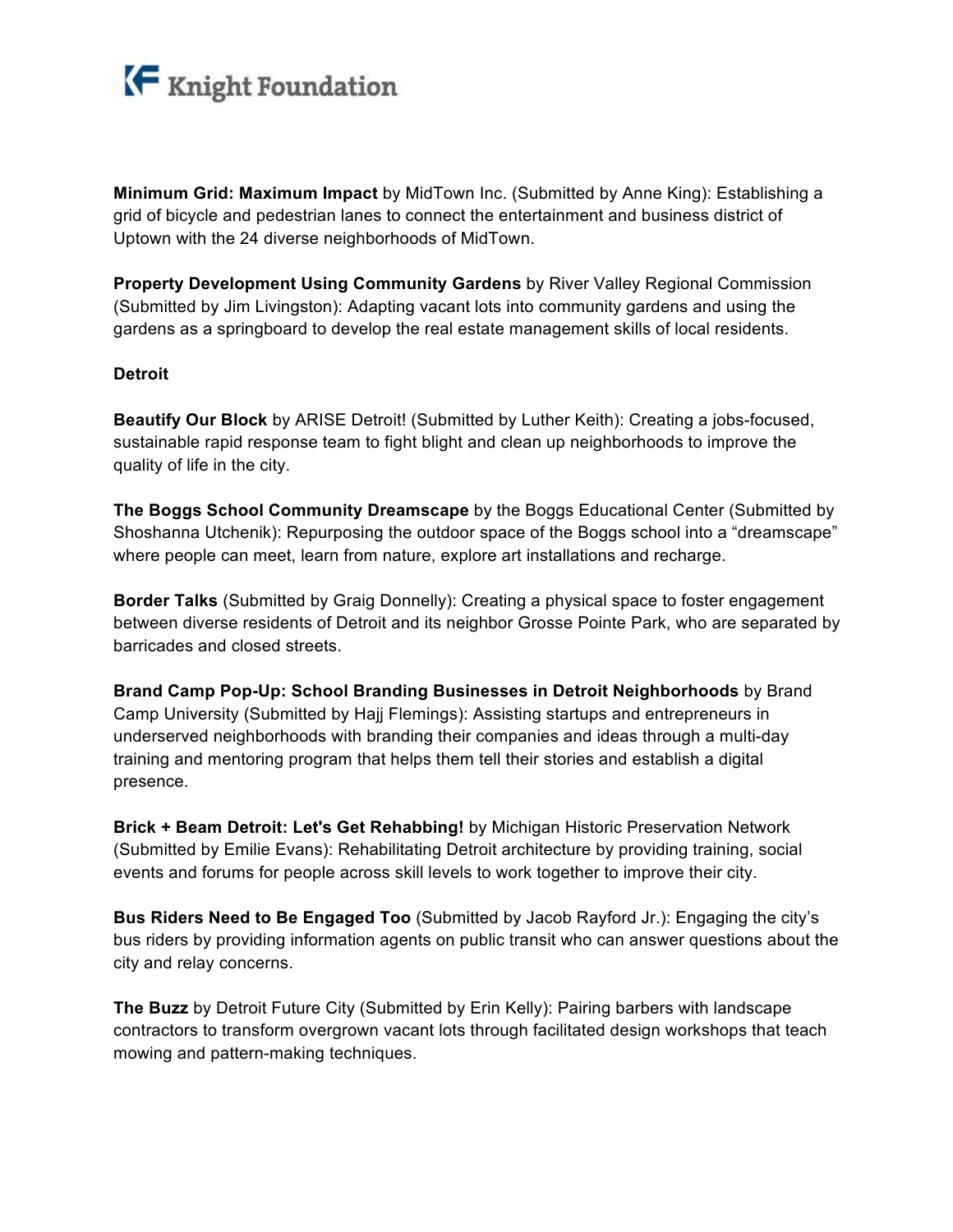

**The Chain Link Kit** (Submitted by Claire Nelson): Creating a how-to guide to transform the ubiquitous and unsightly fence into galleries, gardens and grids while promoting community connections.

**Detroit Civic Engagement Traveling Road Show** by Community Development Advocates of Detroit (Submitted by Sarida Scott): Engaging residents in the future of the city through a series of workshops and community dinners throughout Detroit.

**Detroit Homecoming** by Crain's Detroit Business (Submitted by Eric Cedo): Engaging residents -- past and present -- with a new digital community designed to keep Detroit expats in touch with the city even after they have moved away.

**Growing Communities With Strong Funding Roots** by Funding Roots (Submitted by Renette Gordon): Using crowdfunding to attract capital to rebuild Detroit, create jobs, engage residents and boost opportunity for new businesses.

**Information Supergreenway** by Detroit RiverFront Conservancy (Submitted by Jan Shimshock): Providing continuous public WiFi along Detroit's RiverWalk, Dequindre Cut and Eastern Market to break down digital divides, connect neighborhoods and support area entrepreneurs.

**Middlecott Sketchbasttle Experiment** (Submitted by Brook Banham): Opening the creative process by expanding a public design competition in Detroit, dubbed "a fight club for design," that makes the design process a spectator sport.

**Neighborhood Exchange Program** by Detroit Experience Factory (Submitted by Jeanette Pierce): Introducing residents to new communities through a series of events that will transport them from one neighborhood to another where they can connect with new people and learn about neighborhood assets, challenges and successes.

**NOW WHAT!!!!** by Neighbors Building Brightmoor (Submitted by Riet Schumack): Making the neighborhood business district in Brightmoor more vibrant through a competition that pairs local businesses with residents to transform vacant spaces using creative design solutions.

**Project Groundtruth** by Detroit Future City (Submitted by Dara O'Byrne): Improving quality of life for Detroit residents by transforming vacant lots and blighted properties that surround multifamily developments into green, open spaces.

**ProsperU\$Det Innovation Stations in Your Neighborhood** by Southwest Economic Solutions (Submitted by Hector Hernandez): Creating neighborhood "opportunity kiosks" where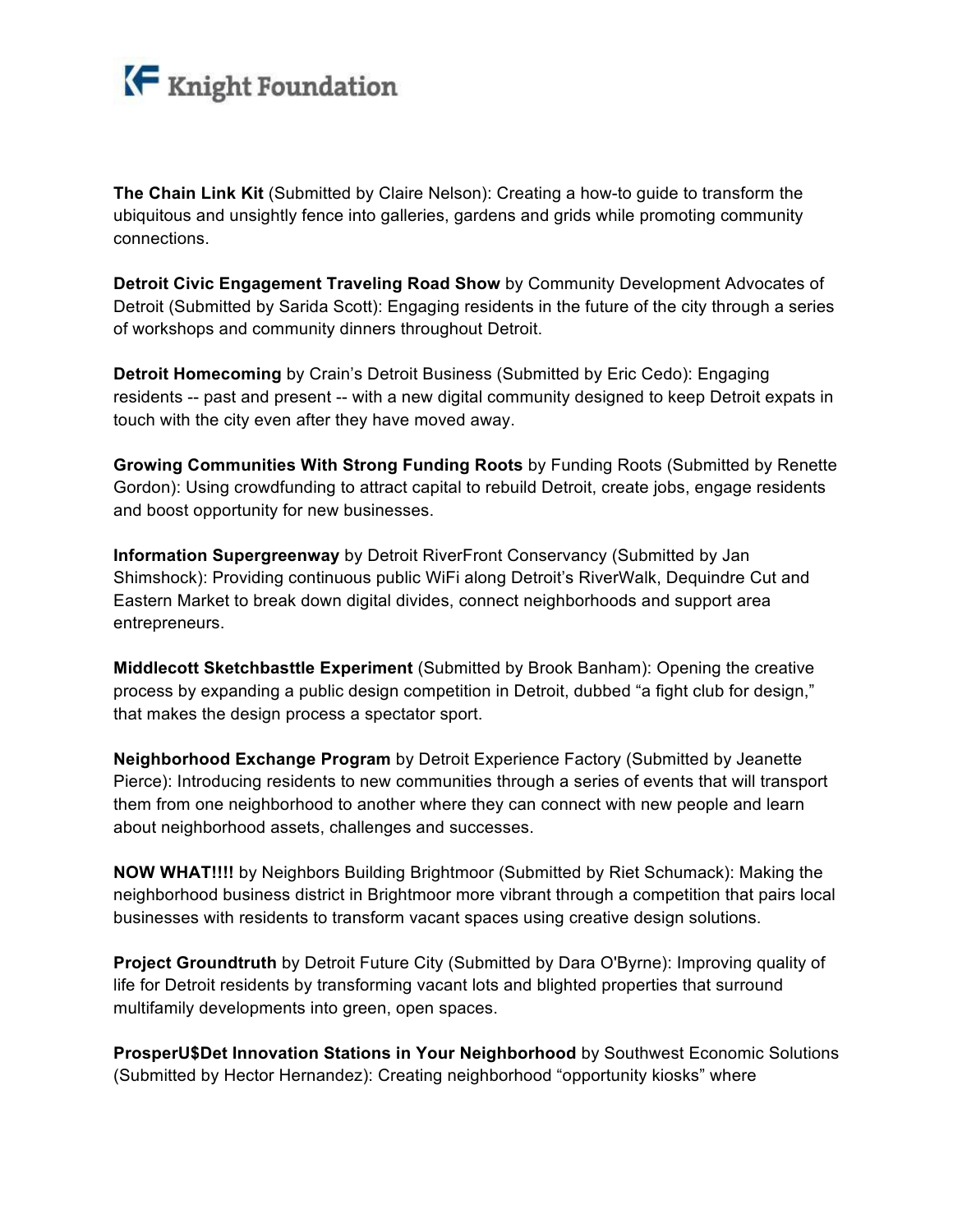

entrepreneurs would pitch ideas to residents who would vote on proposals to receive small loans, subsidized rent and entrepreneurial training.

**Shark Tank for Small Developers/Builders** by Kim Architecture + Design with Strong Towns (Submitted by R. John Anderson): Training a new generation of local developers and builders to manage smaller scale city projects that take less time and fewer resources than traditional models.

**Social Water Financing** (Submitted by Rachel Cardone): Testing and delivering communitybased financing for household and neighborhood water services that promote recycling and reduce water use, such as harvesting rainwater, establishing rain gardens and retrofitting housing with hyperefficient toilets.

**SWOT City Shine** by TechTown Detroit (Submitted by Marlo Staples): Engaging the community in designing solar lighting that identifies the city's unique commercial corridors while overcoming its challenges with maintaining lighting infrastructure.

**Uber Local Food System House** by Detroit City Planning Commission (Submitted by Kathryn Underwood): Repurposing vacant and abandoned houses to provide year-round indoor sites for growing vegetables for the local community.

**The Urban Consulate** (Submitted by Claire Nelson): Promoting cross-city cultural exchange by setting up a network of "consulates" for American cities, instead of foreign countries, that offer events and an entree into local culture.

**Think Tanker** by MODCaR c/o the Bureau of Emergent Urbanity (Submitted by Anya Sirota): Bringing attention to the power of design and the manufacturing economy through Think Tanker, a barge with design studios, exhibition space and maker facilities that will host international designers on the Detroit River.

**Why Would Anyone Want to Live in Detroit** by LIVE Detroit (Submitted by Rachel Perschetz): Attracting and keeping talent in Detroit by creating a one-stop shop for information about neighborhoods and living in the city.

**Windows Into Detroit Communities** (Submitted by Alex B. Hill, Meg Heeres and Maya Stovall): Bringing residents from diverse communities together in an artistic event where they participate in and listen to discussions that happen across mock borderlines while discovering their differences and commonalities.

# **Duluth, Minn.**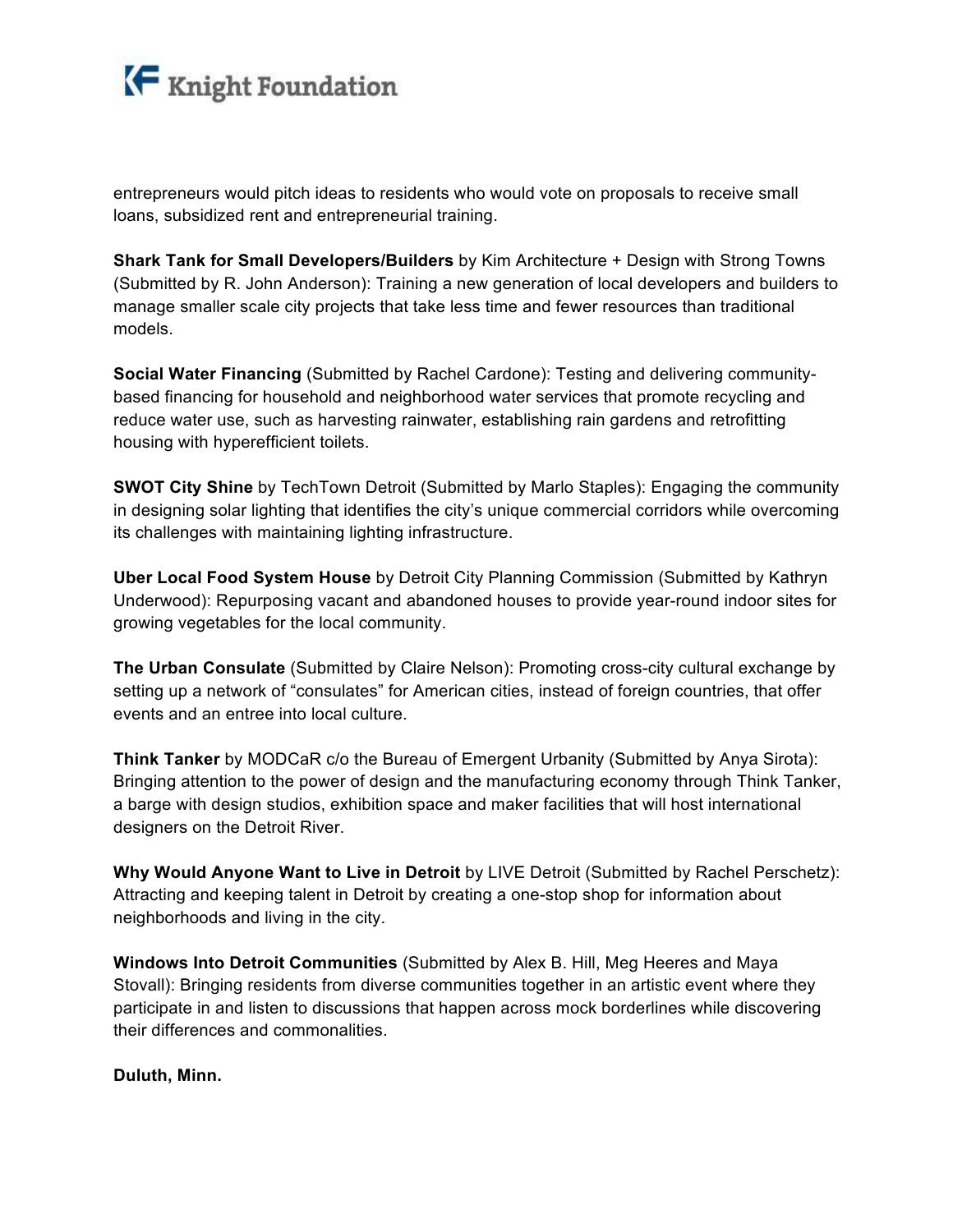

**The St. Louis River: One River, Many Stories** by University of Minnesota, Duluth (Submitted by John Hatcher): Igniting community conversation by inviting local news sources to dedicate one month of coverage to the St. Louis River and its environmental issues, history and economic opportunities.

**WESTuary Park** (Submitted by Peter Stauduhar): Transforming a former industrial site on Duluth's waterfront into a new public park.

# **Fort Wayne, Ind.**

**Pop-Up Neighborhood** by City of Fort Wayne (Submitted by Kate Riordan): Creating pop-up vibrant neighborhoods by providing entrepreneurs subsidized rates in small sections of underused commercial corridors for an extended time to stimulate public and private investment in targeted areas.

**Re:Place | Re:Purpose by Big Car Collaborative** (Submitted by Jim Walker): Testing quick, innovative solutions for repurposing vacant buildings and bringing more vitality to neighborhoods by bringing together a local team of artists, landscape architects, city planners and other community members.

# **Gary, Ind.**

**Creatives for the Good of Gary** by Creatives for Good (Submitted by Nancy Schoon): Spurring creative industries by partnering artists and creative professionals with local entrepreneurs and organizations to help build, brand and promote companies and nonprofits

**Dreams of a Sleeping City** by Place Lab, University of Chicago (Submitted by Lori Berko): Adapting vacant spaces in the city to serve as incubators for businesses that reduce blight and promote artistic expression while creating cultural districts.

**Gary Community Orchard** by Brunswick Garden Club (Submitted by Ebony Tillman): Creating a community orchard on a vacant lot in Gary where community members will produce and cultivate organic fruit working side by side.

**Soul Food Restaurant Incubator** by University of Chicago (Submitted by Carol Brown): Repurposing a vacant former restaurant into a soul food incubator that creates jobs, stimulates entrepreneurship and establishes an anchor institution for downtown revitalization.

# **Grand Forks, N.D.**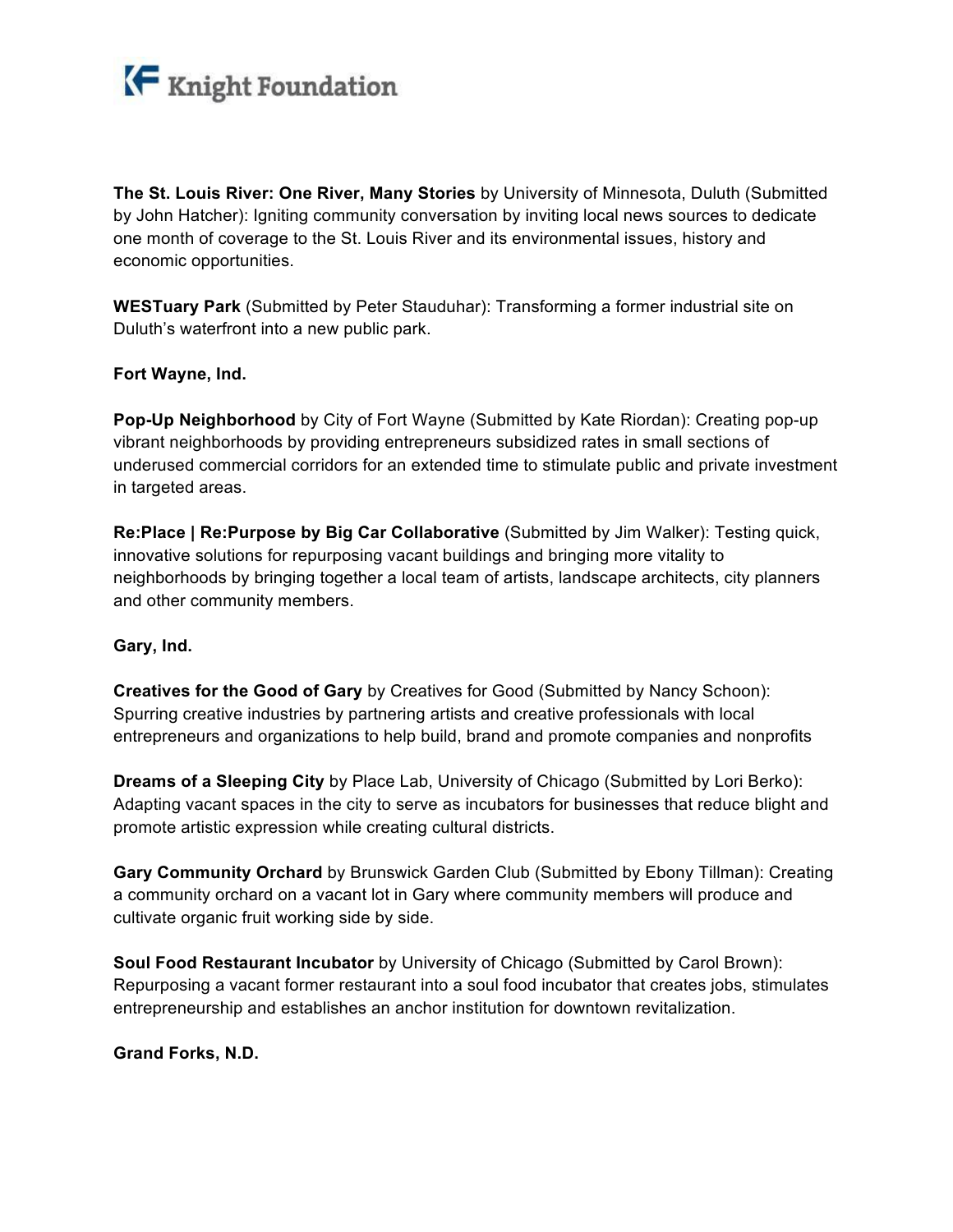

**The Grand Forks Public Library and InfoShop** by Grand Forks Public Library Board of Trustees (Submitted by Brian Schill): Transforming the Grand Forks Public Library into a new makerspace, arts center and hub for citywide WiFi.

**Social Capital Investment Bank** (Submitted by Pete Haga): Helping community changemakers by creating a social capital bank where volunteers lend time and expertise to launch projects and businesses.

## **Lexington, Ky.**

**Fancy Lex** by University of Kentucky's "Citizen Kentucky" Honors Class (Submitted by Abigail Shelton): Inspiring Lexington residents to become involved in the city by hosting an event where they can meet local leaders while enjoying the city's finest foods, music and local goods.

**Northside Common Market** by North Limestone Community Development Corp. (Submitted by Richard Young): Repurposing a vacant transit hub to create a local market and creative business incubator that will bring healthful food into the city's largest food desert and provide a place for makers to sell their goods.

**WorldWall** (Submitted by Dave Anderson): Creating a giant, all-weather video wall that allows two-way, real-time interactions between citizens from across communities and the globe.

# **Long Beach, Calif.**

**Give and You Shall Receive** (Submitted by Rachel Ng): Creating a neighborhood-based skills exchange where residents can offer their talent or post their needs.

**Living Walls** by Nostrum Inc. (Submitted by Susan Collida): Enlivening blank neighborhood walls by mobilizing residents to collaborate and create community assets around the walls, such as vertical gardens, rock climbing, film screens or visual art.

#### **Macon, Ga.**

**Make It Happen in Macon Community Venture Capital Fund** (Submitted by Lakey Boyd): Providing seed funding for businesses, causes and projects every month by having residents vote online to select five top ideas that will be presented in a forum where community judges will make final selections.

**Operation Export Macon** by College Hill Alliance (Submitted by Joshua Lovett): Fostering city pride by creating a roving camper van showcasing the best food, goods and experiences Macon has to offer.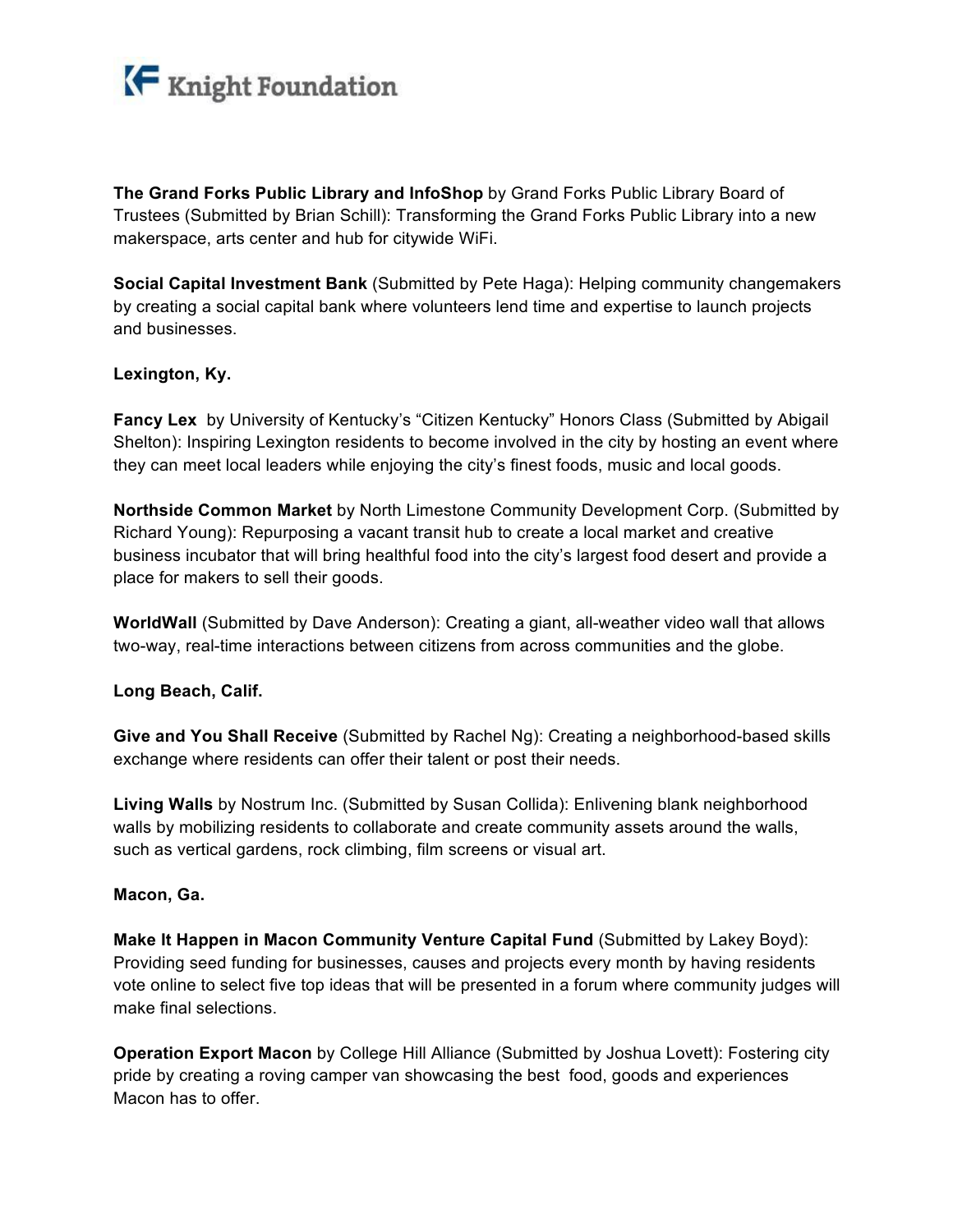

**Park Advocate Macon** (submitted by Geoffrey Boyd): Creating an organization to bring together community volunteer groups interested in improving and maintaining local parks as vibrant community engagement venues.

**SparkMacon Is Sparking Innovative Thinking for Macon-Bibb** by SparkMacon (Submitted by Robert Betzel): Building on the success of a new makerspace in downtown Macon by hiring a full-time director and offering structured programming for members and the community.

## **Miami**

**Connective Tissue Plan and the Miami Department of Public Life** by Gehl Studio (Submitted by Matthew Lister): Creating the nation's first Department of Public Life to promote a more inclusive, connected, walkable Miami.

**Future Museum Park: An Iterative Placemaking Experiment** (Submitted by Rebecca Mandelman): Involving the public in the creation and design of Museum Park through interactive experiments to help developers understand the wants and needs of the community.

**Guagua App** (Submitted by Armando Ibarra): Creating a single platform for private jitneys and minibuses to provide inexpensive, on-demand, door-to-door transportation that fills substantial gaps in the local transit system.

**Made in Dade** (Submitted by Eric Burnard): Matching entrepreneurs and inventors with local manufacturers who can produce their goods to create a positive environment for talented creators while stimulating the job market.

**Multimodal, Linear Park** by loCl (Submitted by Malik Benjamin): Building a linear park along the Florida East Coast Railway from downtown to the Little River residential and business district.

**PlaceMaking Agency/Lab** (Submitted by Eric Burnard): Establishing a new creative agency focused on building a cultural identity in neighborhoods and helping developers and entrepreneurs build ideas based on those cultural foundations, to create stronger neighborhood ties.

**SmartPARCS @ North** by Miami Dade College (Submitted by Lenore Rodicio): Improving Internet access in underserved communities by creating a community park system around Miami Dade College that will provide free WiFi hotspots and encourage community engagement.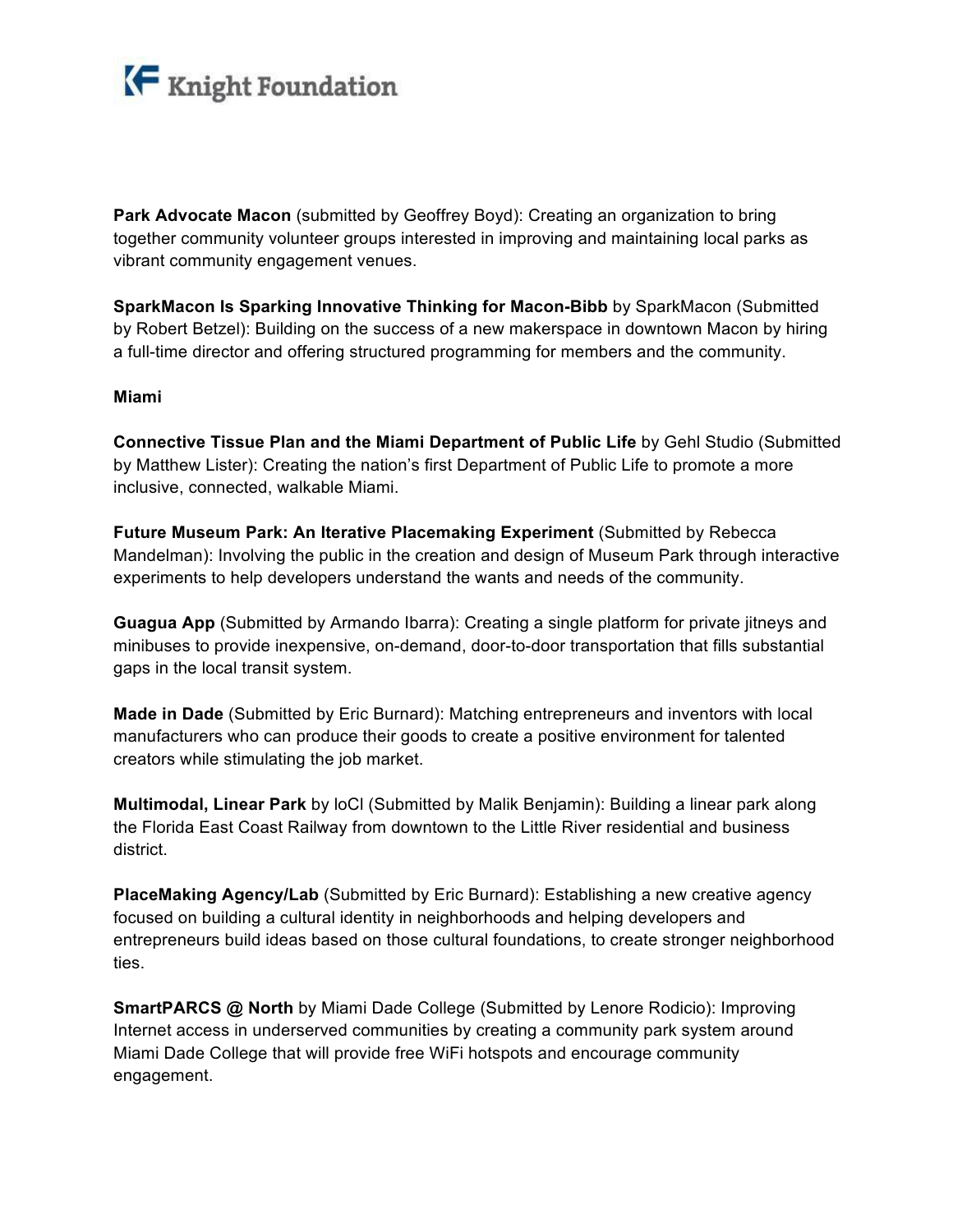

**The Talent Development Network** by The Talent Development Network (Submitted by Steven Rojas Tallon): Helping talented Miamians stay in the city by connecting students with employers in seven target industries through a collaboration between all major academic institutions in the city.

**Wild Planting for a Fruitful Future** by PlantMatter (Submitted by Tiffany Noe): Strengthening Miami by providing residents with free fruit trees to plant in public spaces for all to share turning the streets into a veritable edible park.

**The Science Barge** by CappSci (Submitted by Nathalie Manzano-Smith): To promote sustainability by creating the Science Barge, a floating, urban sustainable farm and environmental education center powered by renewable energy

# **Milledgeville, Ga.**

**Making IT in Milledgeville** by Twin Lakes Library System (Submitted by Stephen Houser): Creating a makerspace to promote learning and skill building in such areas as computer programming and robotics, while giving entrepreneurs a space to share and build ideas; the project is a collaboration between the Twin Lakes Library System, the Ina Dillard Russel Library and tech business Need-a-Nerd.

## **Myrtle Beach, S.C.**

**Iconic Loop by City of Myrtle Beach** (Submitted by Kelly Mezzapelle): Creating a bicycle and pedestrian network that connects Myrtle Beach's diverse neighborhoods, public spaces and attractions.

#### **Palm Beach County, Fla.**

**The Community School, 2.0** by PLACE Planning & Design Inc. (Submitted by Robert Field): Initiating a public planning process to reimagine a K-12 school and its facilities to more accurately reflect the needs of the community.

#### **Philadelphia**

**Common Table** by the Enterprise Center Community Development Corp.(Submitted by Jesse Blitzstein): Developing a restaurant incubator that allows aspiring restaurateurs to test their newest ideas in a low-risk temporary setting that encourages food entrepreneurs to thrive.

**Creative Commons at 30th Street by Drexel University** (Submitted by Harris Stienberg): Launching an experiment in urban development by temporarily transforming an underused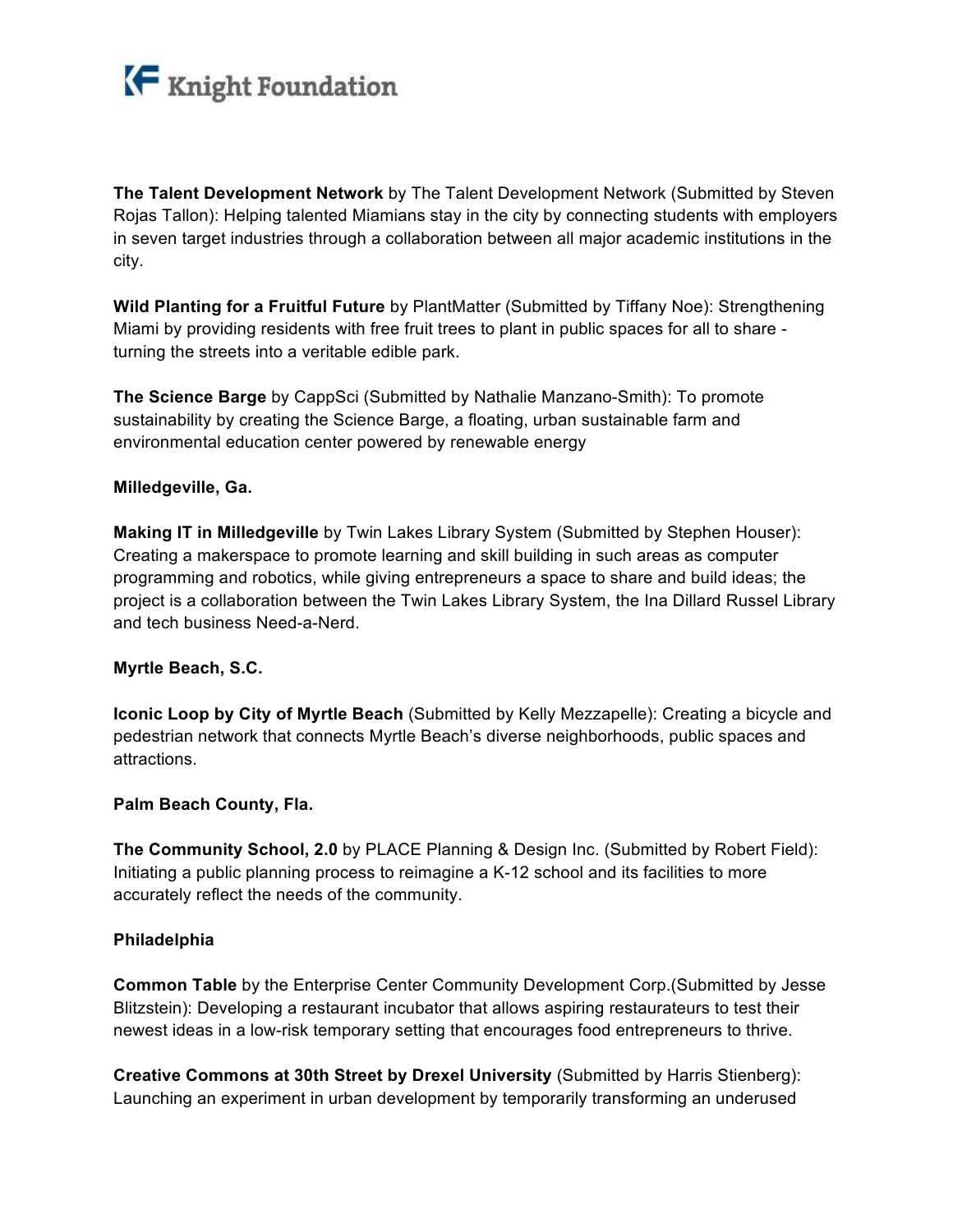

parking lot, near Drexel University and across from a busy rail station, into a creative hub where community members can gather to exchange ideas and spark civic innovation.

**DIG Philly by The Big SandBox Inc.** (Submitted by Jacques Gaffigan): Bringing together members of the community from diverse backgrounds, ages and economic groups to-reinvent the schoolyard using traditional grassroots outreach and new digital engagement tools.

**Every Street in Philadelphia** (Submitted by Jacob Winterstein): Promoting livable cities by having an artist and a journalist cycle the city's 2,600 miles of streets and engage residents in a multimedia conversation about how city design affects quality of life.

**The Glass Schoolhouse Project** by OLIN (Submitted by Meghan Talarowski): Reinventing Philadelphia's schools into multiuse community centers, including co-working facilities, makerspaces and recreation.

**Hygge Project** (Submitted by Meghan Talarowski): Providing people the chance to interact in public spaces during the winter months by installing "Hygge" stations, a fleet of warming devices that unfold to offer seating, heat lamps, small libraries or blankets; each has its own offering.

**Philadelphia: An Urban Thinkscape** by Temple University (Submitted by Kathy Hirsh-Pasek): Reimagining the city as an "Urban Thinkscape" through playful activities in parks and public spaces that encourage residents to learn and interact with their surroundings.

**The Pop-Up Pool Project** by Group Melvin Design (Submitted by Benjamin Bryant): Introducing fun, easy solutions to make the city's free outdoor public pools more vibrant places to meet and interact with neighbors and friends.

**Recreation Centers as Hubs of Community Stewardship** by City Parks Association of Philadelphia (Submitted by Timothy Baird): Reimagining city recreation centers into idea and education hubs for city sustainability, training residents in areas such as green infrastructure, food production and soil manufacturing.

**Restoring the City Beautiful to Working Class Neighborhoods** by Philadelphia City Planning Commission: Launching a design competition to engage residents in transforming the vacant rail yard that divides the Mantua-Powell neighborhood from Center City Philadelphia.

**South Philly's Stoop** by Scout (Submitted by Lindsey Scannapieco): Transforming the vacant space surrounding the recently closed, historic Edward Bok school in South Philadelphia into a new community living room that brings community members together, encourages connections and engages people with neighborhood history.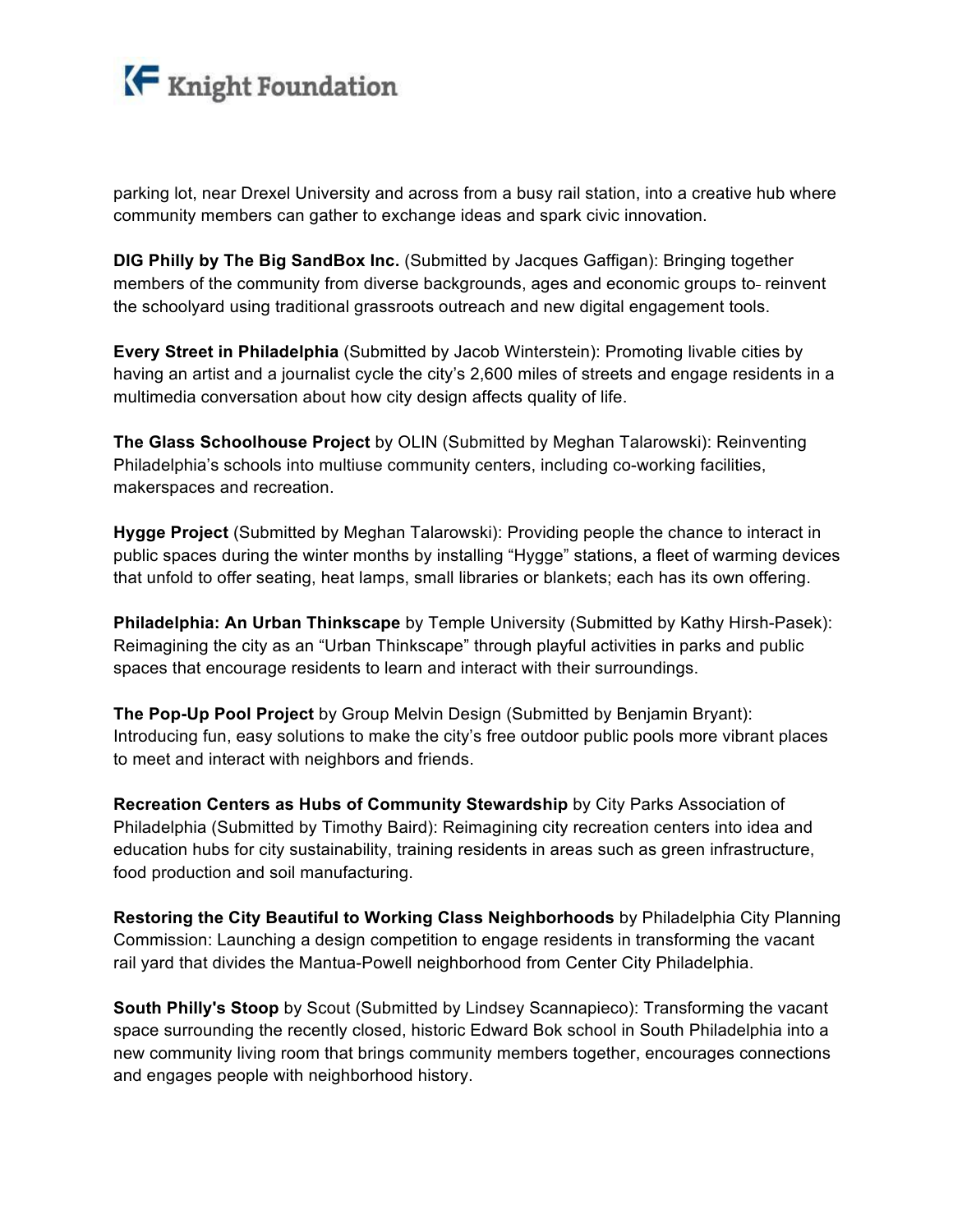

**Urban Arboreta** by City Parks Association of Philadelphia (Submitted by Timothy Baird): Transforming vacant land in Philadelphia into urban forests that produce trees to be replanted on city streets and in parks.

**Next Stop: Democracy! The Voting Signage Project** by Here's My Chance (Submitted by Lansie Sylvia): Making voting enticing by creating bright signs at polling places and commissioning artists to perform site-specific pieces on election days.

**NCO Generator: Template for Neighborhood Conservation Overlays** by Central Roxborough Civic Association (Submitted by Sandy Sorlien): Promoting walkable, livable neighborhoods by creating a toolkit residents can use to create a special zoning designation called a Neighborhood Conservation Overlay.

**PACDC Entrepreneurs in Residence** by Philadelphia Association of Community Development Corporations (Submitted by Lynn Haskin): Embedding talented entrepreneurs into Philadelphia's community development corporations to create businesses and expand economic opportunity in the neighborhoods they serve.

**Philadelphia Immigrant Innovation Hub** by Mt. Airy USA (Submitted by Anuj Gupta): Harnessing the talent and energy of immigrants to revitalize distressed neighborhoods by providing centers that would provide low-cost space, language assistance, workshops and trainings, and access to traditional and non-traditional sources of capital.

**Pop-Up Hustle Shops** (Submitted by Steve Vassor): Creating a mobile mall that will provide traditional neighborhood businesses the opportunity to reach a wider audience of customers throughout the city.

**Public Space as Public Media** by Drexel University (Submitted by Kara Lindstrom): Engaging residents by using the sides of public buildings to display relevant city data and public information about policy discussions, elections, and other issues.

**When Cities Vote, Cities Thrive** by POWER - Philadelphians Organized to Witness, Empower & Rebuild (Submitted by Dwayne Royster): Encouraging voting by building networks of volunteers in low-income areas to encourage their own neighbors -- in one-on-one conversations -- to get engaged in local issues

**Using Play as the Vehicle to Design Creative Abrasion Networks Leading to New Economic Ventures** by Figure 8 Thinking LLC (Submitted by Natalie Nixon): Creating play hubs designed to prompt "happy accidents" among residents and create networks that lead to business collaborations.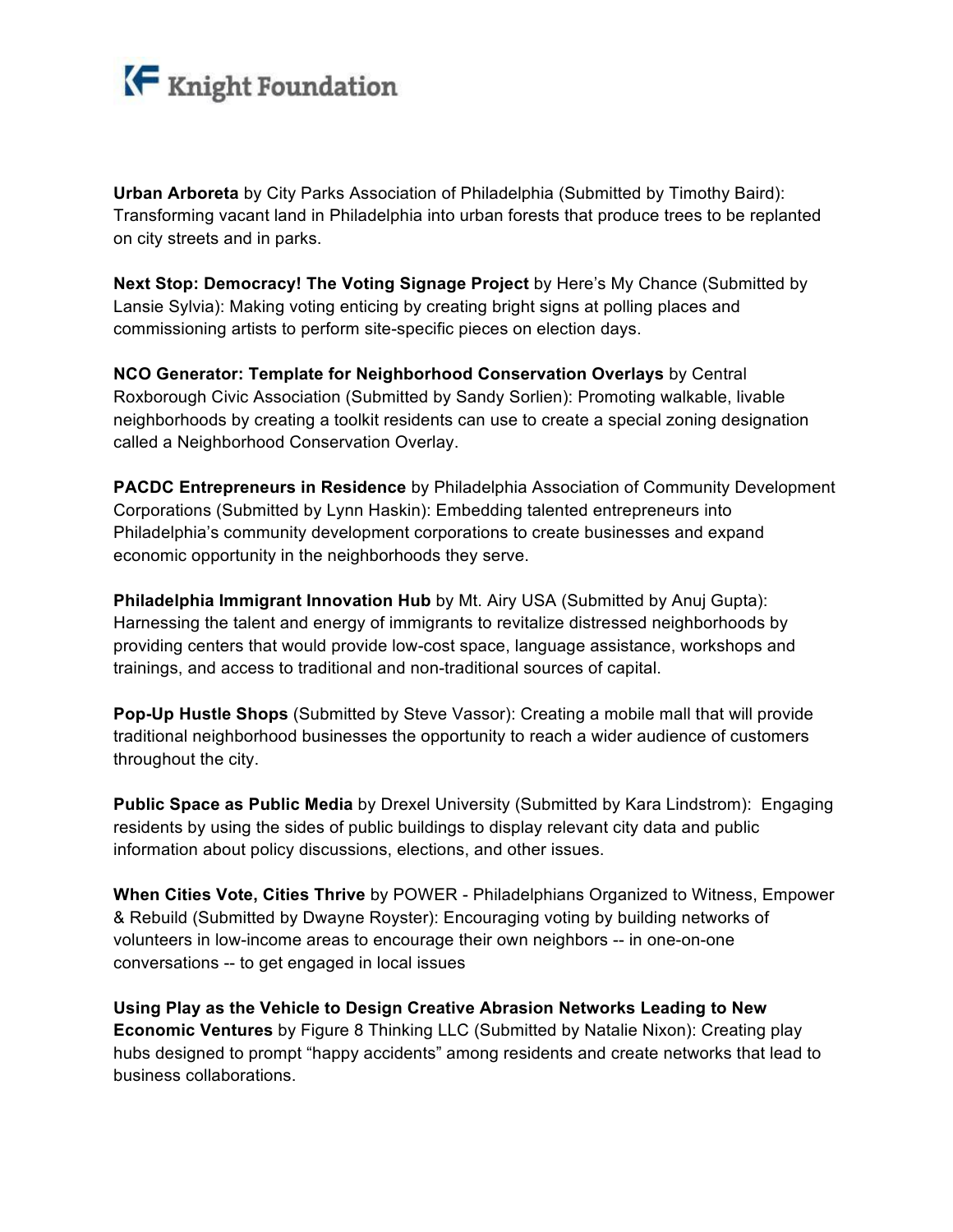

**San Jose, Calif.** 

**The Bay Area Prototyping Festival** by Yerba Buena Center for the Arts (Submitted by Deborah Cullinan): Creating a large-scale urban prototyping festival that will call on the community to address challenges such as blight and lack of economic opportunity through public space solutions.

**Civic One** by The Tech Museum of Innovation (Submitted by Maryanna Rogers): Inviting the public to both imagine and test solutions for one significant city issue every year.

**Crowdsourcing Three Creeks Trail Design & Development** (Submitted by Scott Lane): Involving the Willow Glen community in designing and maintaining San Jose's Three Creeks Trail.

**Knight Houses** by Houslets (Submitted by Tim McCormick): Prototyping and deploying lowcost, modular, off-grid housing and workspace units to serve as civic building blocks to accommodate events, projects, creative space or the homeless.

**Local Government Fiscal Assessment Tool** (Submitted by Peter Furman and former Mayor Chuck Reed): Increasing transparency by designing a suite of tools to open up city budgets and make them comprehensible to the average person.

**Mapping Learning Resources** by Institute for the Future (Submitted by Sara Skvirsky): Mapping and sharing community knowledge through a "time bank" where residents can exchange hours of teaching for hours of learning, gain new skills and form new connections.

**The Resolution** (Submitted by Joshua Johnson): Making civic debates as engaging as televised sports coverage by assigning teams to an issue, crowdsourcing research, and presenting the debate live online

**San Pedro Squared by San Jose Downtown Association** (Submitted by Scott Knies): Transforming the ground floor of a parking lot in the San Pedro Square to build momentum around economic revival of the area by introducing ground floor retail to the garage.

**We Run This Space by** Somos Mayfair (Submitted by Camille Llanes-Fontanilla): Transforming unused community centers, rundown buildings and empty lots into community-owned and operated spaces for residents to shape and develop with their own innovative ideas.

**State College, Penn.**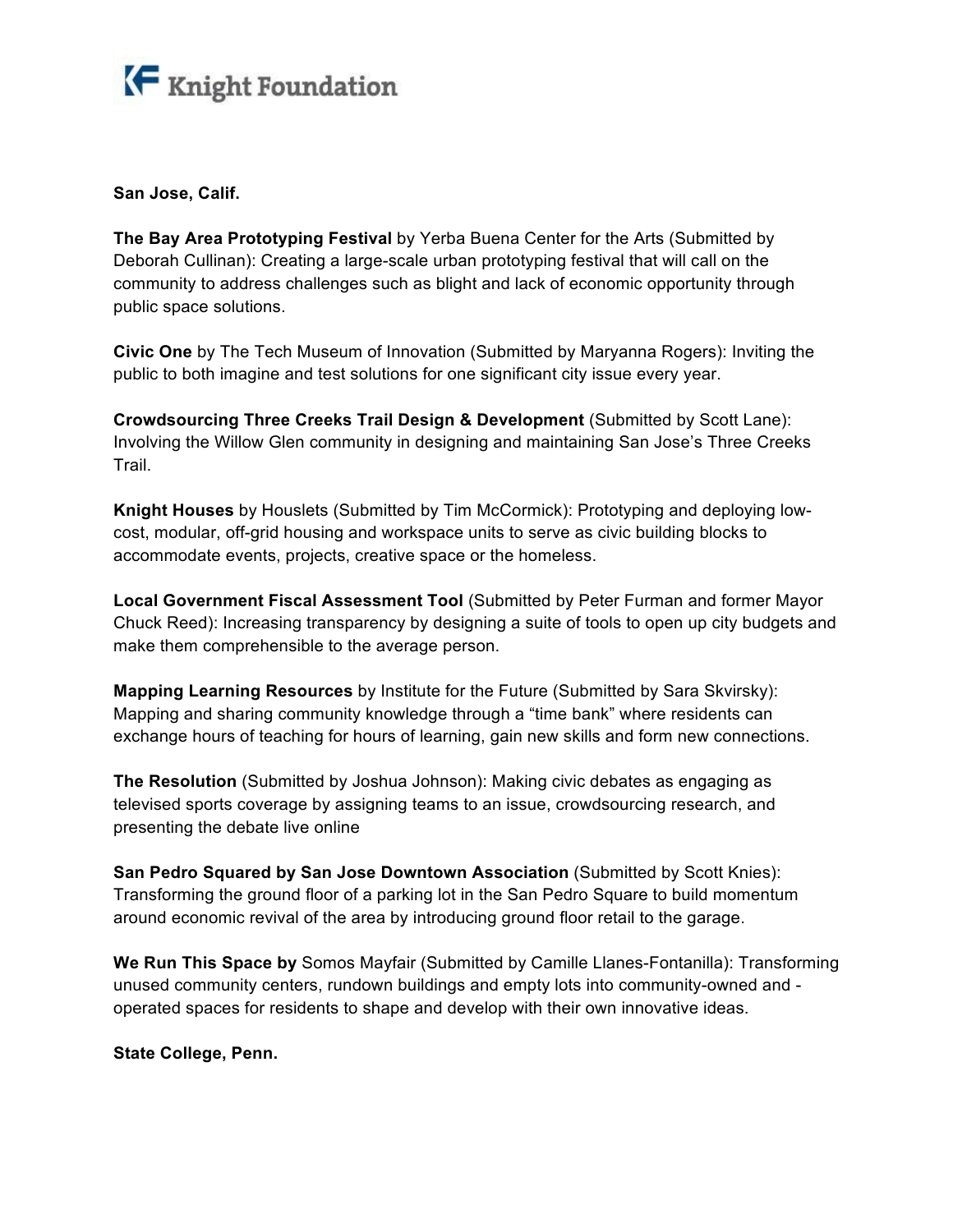

**Changemaker-in-Residence** by the co.space (Submitted by Spud Marshall): Spurring social innovation by creating a one-year fellowship where changemakers can come to the city and launch a local project.

## **St. Paul, Minn.**

**4 Play** by Greater MSP (Submitted by Peter Frosch): Changing the way people perceive the city and its climate by inviting all residents to come together for an outdoor activity -- whether it's ice fishing or summer canoeing -- once each season.

**8-80 Vitality Fellow** by Mayor's Office, City of St. Paul (Submitted by Mayor Christopher Coleman): Promoting a livable St. Paul by embedding a fellow in the city who ensures that walking, biking and public spaces are a priority in all city projects.

**MSPassport** by Greater MSP (Submitted by Peter Frosch): Enticing former residents to move back to the city by creating an app filled with reasons to return, plus employment and civic opportunities.

**MN Nice Breakers** (Submitted by Jun-Li Wang): Making the city more welcoming by creating a series of events to introduce newcomers to the city so they can quickly establish social networks.

**Rolling Out the Warm Welcome Hat** (Submitted by Jun-Li Wang): Welcoming newcomers by having city leaders hold a ceremony for them each month and providing them with a welcome gift in the form of a warm hat for Minnesota winters.

# **Tallahassee, Fla.**

**Throw the Bus Stop Out With the Bathwater** (Submitted by Megan Doherty): Transforming bus stops into welcoming public spaces that improve the surrounding area, benefit businesses and encourage people to use public transit.

#### **Wichita, Kan.**

**Bicycle Wayfinding Brings Wichita Neighborhoods Together** by City of Wichita (Submitted by Scott Wadle): Designing and implementing improvements for bicycle wayfinding designed to connect diverse communities.

**Hack the Narrative** by Institute for the Future (Submitted by Sara Skvirsky): Empowering residents to tell their own stories by creating a toolkit that helps citizens hack the narrative of their city.